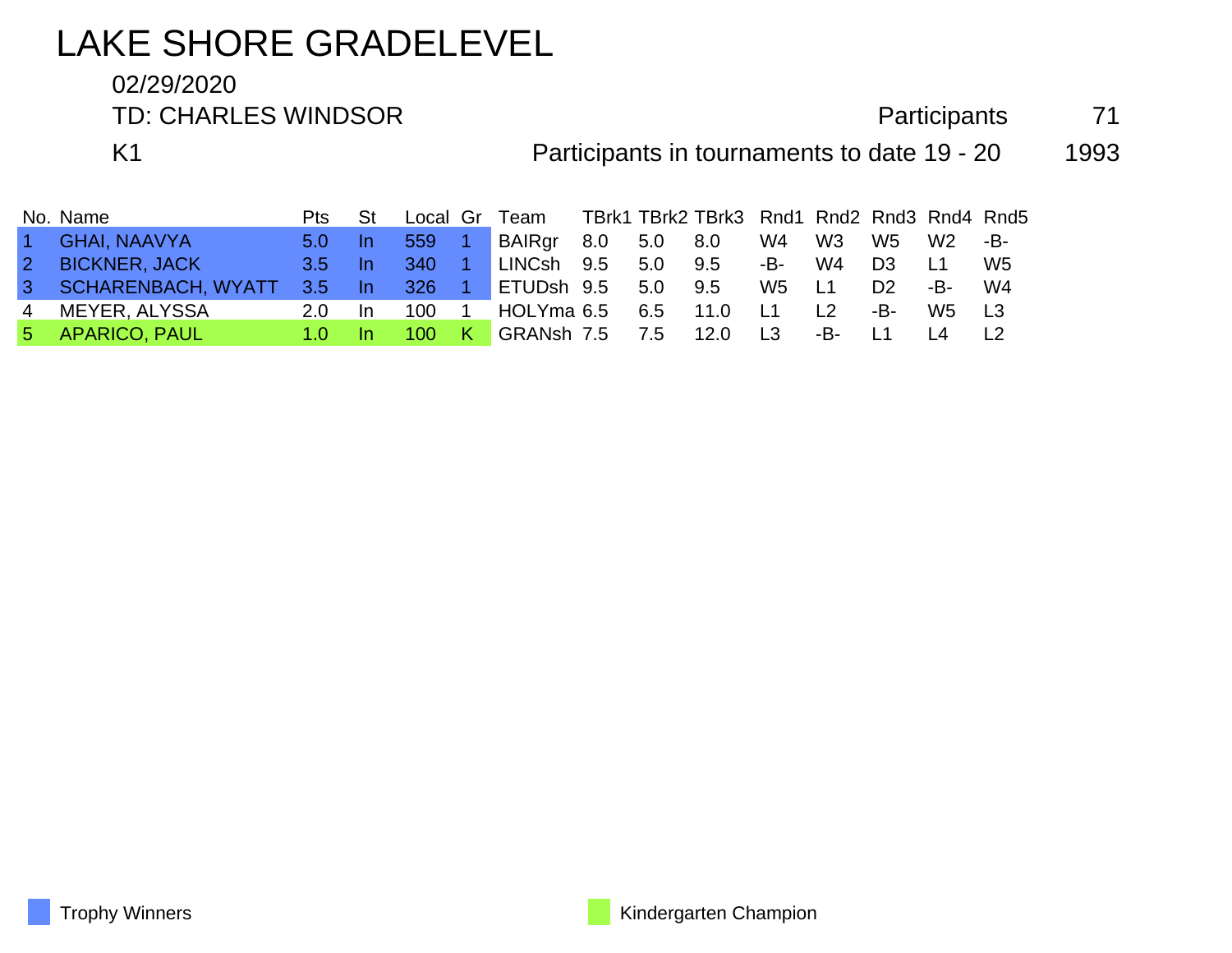|                | <b>Individual Standings</b> |     |     |          |               |             |       |     |                                      |                |                |                |                |                |
|----------------|-----------------------------|-----|-----|----------|---------------|-------------|-------|-----|--------------------------------------|----------------|----------------|----------------|----------------|----------------|
|                | No. Name                    | Pts | St  | Local Gr |               | Team        | TBrk1 |     | TBrk2 TBrk3 Rnd1 Rnd2 Rnd3 Rnd4 Rnd5 |                |                |                |                |                |
| $\overline{1}$ | <b>SHAY, RYAN</b>           | 5.0 | In  | 799      | $2^{\circ}$   | STEMwa 11.0 |       | 7.0 | 12.5                                 | W7             | W4             | W <sub>3</sub> | W5             | W <sub>2</sub> |
| $\overline{2}$ | <b>MEYER, AARON</b>         | 4.0 | In  | 719      | $\mathcal{P}$ | HOLYma 12.0 |       | 7.0 | 14.0                                 | W <sub>5</sub> | W <sub>3</sub> | W <sub>4</sub> | W <sub>6</sub> | L1             |
| $\mathbf{3}$   | <b>EDWARDS, AMIRA</b>       | 3.0 | In  | 463      | $\mathcal{P}$ | LAKEsh      | 12.5  | 7.5 | 13.0                                 | W8             | L <sub>2</sub> | L1             | W4             | W7             |
| 4              | <b>REYES, CARMEN</b>        | 2.0 | In. | 542      | $\mathcal{P}$ | LAKEsh 9.5  |       | 9.0 | 14.5                                 | W <sub>6</sub> | L1             | L <sub>2</sub> | L <sub>3</sub> | W <sub>8</sub> |
| 5              | RIVERA, ENZO                | 2.0 | In. | 333      | $\mathcal{P}$ | LAKEsh 8.0  |       | 7.5 | 13.0                                 | l 2            | W8             | W7             |                | L6             |
| 6              | VANDERPOY, ALEKS            | 2.0 | In. | 301      | $\mathcal{P}$ | LAKEsh 6.0  |       | 5.5 | 10.0                                 | l 4            | L7             | W8             | L <sub>2</sub> | W <sub>5</sub> |
| $\overline{7}$ | FIGUEROA, LYDIA             | 1.5 | In. | 295      | $\mathcal{P}$ | LAKEsh      | . 7.0 | 7.0 | 12.0                                 | $\mathsf{L}1$  | W6             | L5             | -H-            | L <sub>3</sub> |
| 8              | <b>CAMPBELL, ELLA</b>       | 1.0 | In  | 100      |               | I AKFshi    | -6.0  | 6.0 | 9.0                                  | LЗ             | I 5            | I 6            | -B-            | L <sub>4</sub> |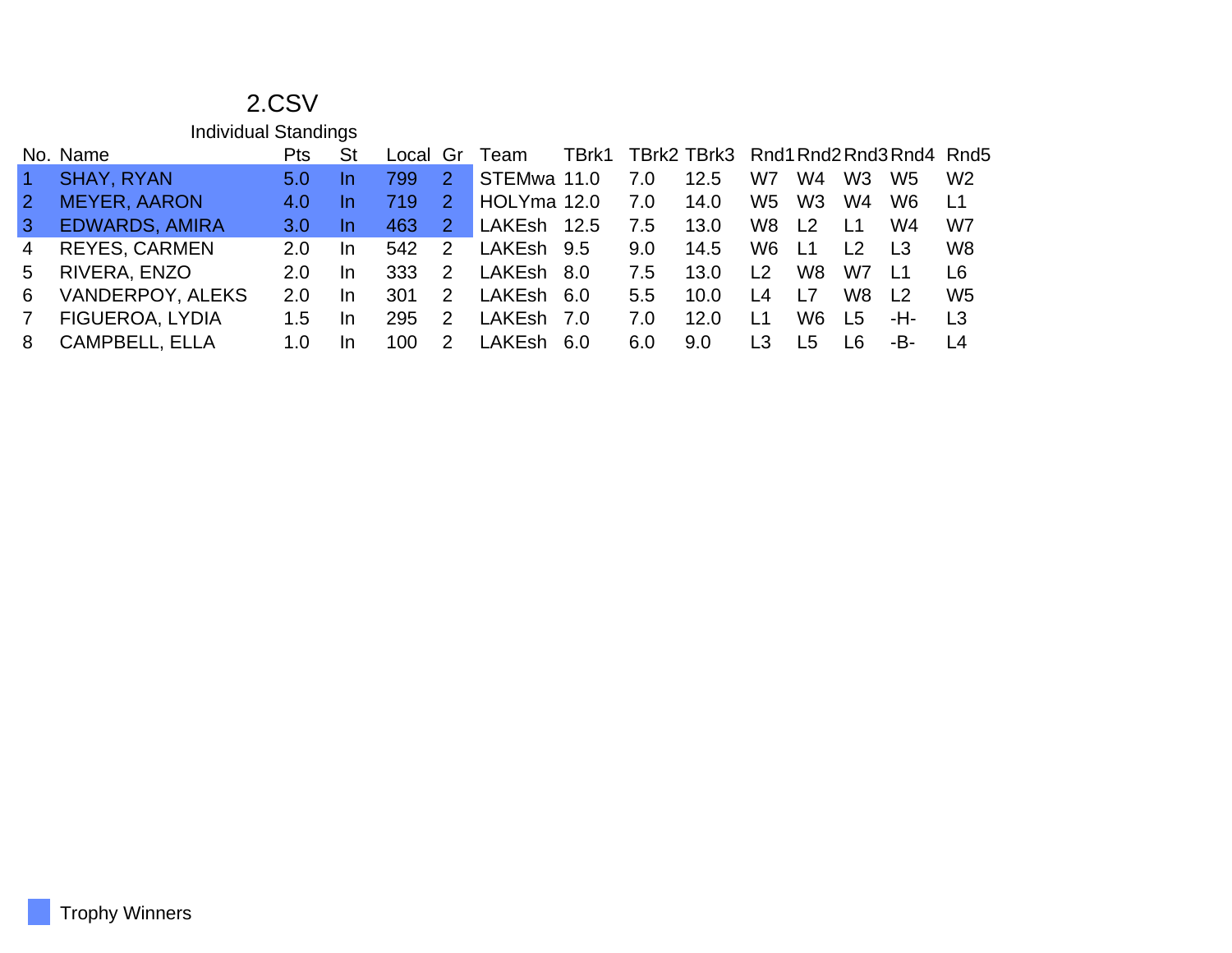|                   | <b>Individual Standings</b> |     |     |       |    |               |       |     |             |                  |                 |                 |                     |                 |
|-------------------|-----------------------------|-----|-----|-------|----|---------------|-------|-----|-------------|------------------|-----------------|-----------------|---------------------|-----------------|
| No.               | Name                        | Pts | St  | Local | Gr | Team.         | TBrk1 |     | TBrk2 TBrk3 | Rnd1             |                 |                 | Rnd2 Rnd3 Rnd4 Rnd5 |                 |
| $\mathbf{1}$      | <b>APARICO, LEONA</b>       | 5.0 | In. | 765   | 3  | GRANsh 11.0   |       | 7.5 | 12.5        | W6               | W <sub>10</sub> | W8              | W <sub>2</sub>      | W4              |
| $\overline{2}$    | <b>RIVERA, GIOVANNI</b>     | 4.0 | In. | 790   | 3  | ETUDsh 13.0   |       | 8.0 | 13.0        | -B-              | W <sub>8</sub>  | W4              | L1                  | W <sub>5</sub>  |
| $\mathbf{3}$      | <b>MCKEEFRY, LUCAS</b>      | 3.5 | In. | 640   | 3  | LAKEsh 3.5    |       | 0.5 | 3.5         | -H-              | -U-             | W11             | W <sub>12</sub>     | W7              |
| 4                 | <b>MOSS, HENRY</b>          | 3.0 | In. | 608   | 3  | FERNmo 13.5   |       | 8.5 | 15.5        | W9               | W <sub>5</sub>  | L2              | W <sub>8</sub>      | L1              |
| 5                 | <b>WESENER, RILEY</b>       | 3.0 | In. | 493   | 3  | LAKEsh        | 12.0  | 8.5 | 12.0        | W7               | L4              | W <sub>12</sub> | W6                  | L2              |
| 6                 | <b>BENTLEY, DANIE</b>       | 3.0 | In. | 485   | 3  | ETUDsh 11.5   |       | 6.5 | 11.5        | $\overline{1}$ 1 | -B-             | W <sub>10</sub> | L <sub>5</sub>      | W <sub>9</sub>  |
| $\overline{7}$    | <b>JACKS, HAYDEN</b>        | 3.0 | In. | 662   | 3  | GRANsh 10.5   |       | 6.5 | 11.0        | L <sub>5</sub>   | W <sub>11</sub> | W9              | W <sub>10</sub>     | L <sub>3</sub>  |
| 8                 | <b>FIGUEROA, NINA</b>       | 2.0 | In. | 551   | 3  | <b>LAKEsh</b> | . 7.0 | 7.0 | 12.0        | W <sub>11</sub>  | L <sub>2</sub>  | L1              | L4                  | W <sub>12</sub> |
| 9                 | <b>GRUENKE, LOGAN</b>       | 2.0 | In. | 281   | 3  | <b>LAKEsh</b> | 6.0   | 6.0 | 9.0         | L4               | W <sub>12</sub> | L7              | W <sub>11</sub>     | L6              |
| 10                | <b>BLAHNICK, EMMITT</b>     | 1.5 | In. | 268   | 3  | <b>LAKEsh</b> | -6.0  | 6.0 | 11.0        | W <sub>12</sub>  | L1              | L <sub>6</sub>  | L7                  | D <sub>11</sub> |
| 11                | <b>GOYMERAC, MARISA</b>     | 0.5 | In. | 239   | 3  | APPLap        | 8.5   | 7.0 | 12.5        | L <sub>8</sub>   | L7              | L <sub>3</sub>  | L <sub>9</sub>      | D <sub>10</sub> |
| $12 \overline{ }$ | <b>BURKE, PENNY</b>         | 0.0 | In. | 247   | 3  | GRANsh 8.5    |       | 7.0 | 12.5        | L10              | L <sub>9</sub>  | L <sub>5</sub>  | L3                  | L8              |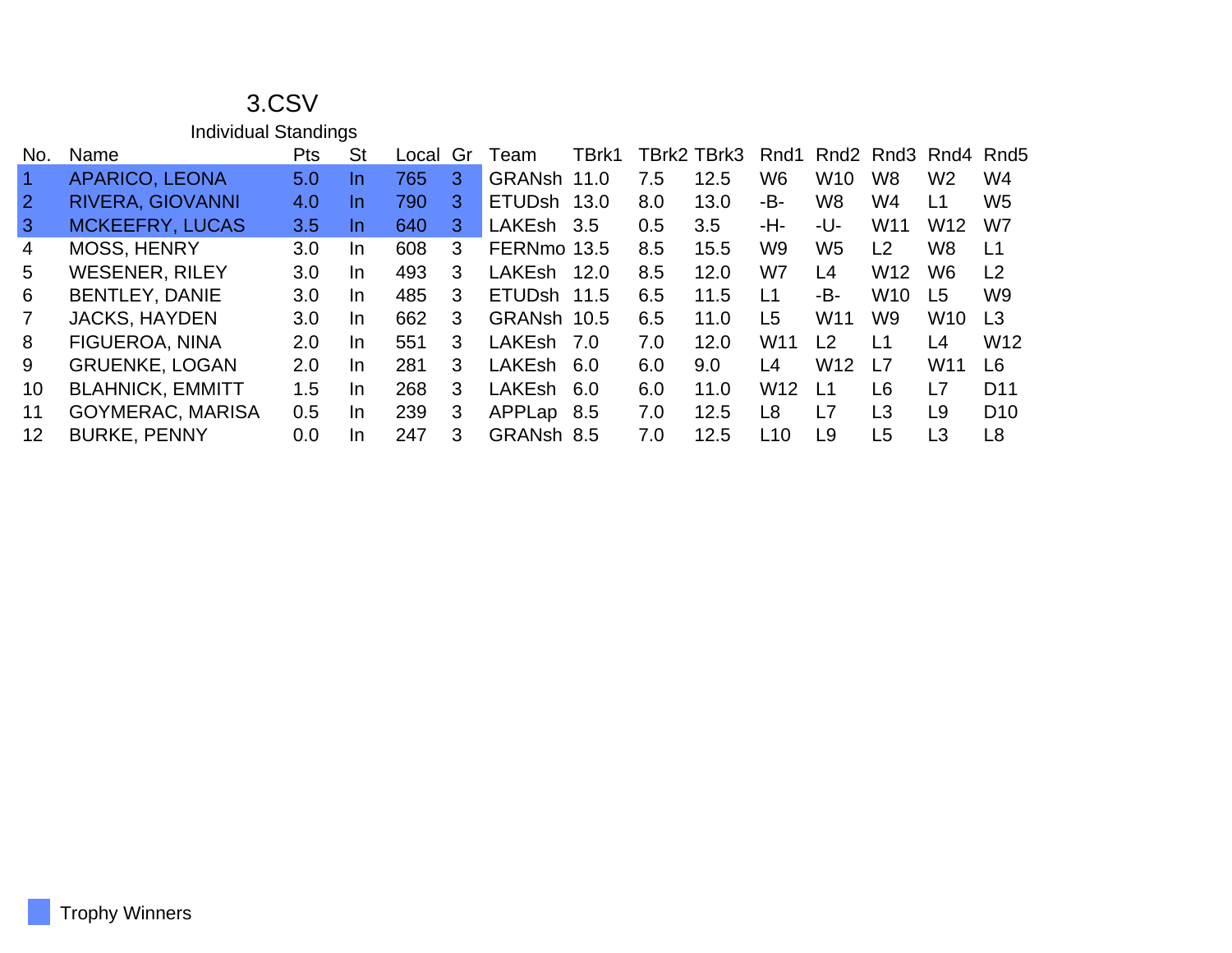|  | <b>Individual Standings</b> |
|--|-----------------------------|
|--|-----------------------------|

| No.            | Name                        | Pts | <b>St</b> | _ocal | Gr             | Team          | FBrk1 | TBrk2 | TBrk3 | Rnd1            |                 |                 | Rnd <sub>2</sub> Rnd <sub>3</sub> Rnd <sub>4</sub> Rnd <sub>5</sub> |                 |
|----------------|-----------------------------|-----|-----------|-------|----------------|---------------|-------|-------|-------|-----------------|-----------------|-----------------|---------------------------------------------------------------------|-----------------|
|                | <b>SHAY, CONNOR</b>         | 5.0 | <u>In</u> | 874   | 4              | STEMwa 9.5    |       | 6.0   | 10.0  | W <sub>10</sub> | W <sub>11</sub> | W7              | W <sub>3</sub>                                                      | W4              |
| $\overline{2}$ | DOGRA, JAI                  | 4.0 | <u>In</u> | 1372  | 4              | APPLap        | 9.5   | 6.0   | 11.0  | W7              | L3              | W5              | W9                                                                  | W <sub>8</sub>  |
| $\mathbf{3}$   | <b>CANTRALL, REEGAN</b>     | 3.5 | In.       | 866   | 4              | <b>LAKEsh</b> | 15.0  | 10.0  | 16.5  | W <sub>9</sub>  | W <sub>2</sub>  | D4              | L1                                                                  | W <sub>6</sub>  |
| $\overline{4}$ | <b>HARMELING, MICAH</b>     | 3.5 | In        | 838   | $\overline{4}$ | HOMEsh 13.0   |       | 8.0   | 14.0  | W8              | W <sub>5</sub>  | D <sub>3</sub>  | W <sub>10</sub>                                                     | -L1             |
| 5              | <b>REYES, MISAEL</b>        | 3.0 | In.       | 646   | 4              | LAKEsh        | 11.0  | 7.0   | 11.5  | W6              | L4              | L <sub>2</sub>  | W <sub>11</sub>                                                     | W <sub>10</sub> |
| 6              | <b>SCHARENBROCH, COLTON</b> | 2.5 | <b>In</b> | 832   | 4              | ETUDsh 6.0    |       | 6.0   | 10.5  | L <sub>5</sub>  | W8              | D <sub>10</sub> | W7                                                                  | L <sub>3</sub>  |
| $\mathbf{7}$   | YANG, IVERSON               | 2.0 | In.       | 596   | 4              | <b>LAKEsh</b> | 8.0   | 8.0   | 13.0  | $\overline{2}$  | W <sub>9</sub>  | L <sub>1</sub>  | L6                                                                  | -B-             |
| 8              | THIEL, MILES                | 2.0 | In.       | 366   | 4              | <b>LAKEsh</b> | 6.5   | 6.5   | 10.5  | L4              | L6              | W <sub>11</sub> | -B-                                                                 | L <sub>2</sub>  |
| 9              | <b>HEWITT, AXTIN</b>        | 2.0 | In.       | 354   | 4              | LAKEsh        | 5.5   | 5.5   | 9.5   | L3              | L7              | -B-             | L <sub>2</sub>                                                      | W11             |
| 10             | ALEXANDER, JACOB            | 1.5 | In.       | 278   | 4              | <b>LAKEsh</b> | 9.0   | 9.0   | 14.0  | L1              | -B-             | D <sub>6</sub>  | L4                                                                  | L <sub>5</sub>  |
|                | <b>KAMPS, RYAN</b>          | 1.0 | In.       | 162   | 4              | LAKEsh        | 6.0   | 6.0   | 11.0  | -В-             | L1              | L8              | L5                                                                  | L9              |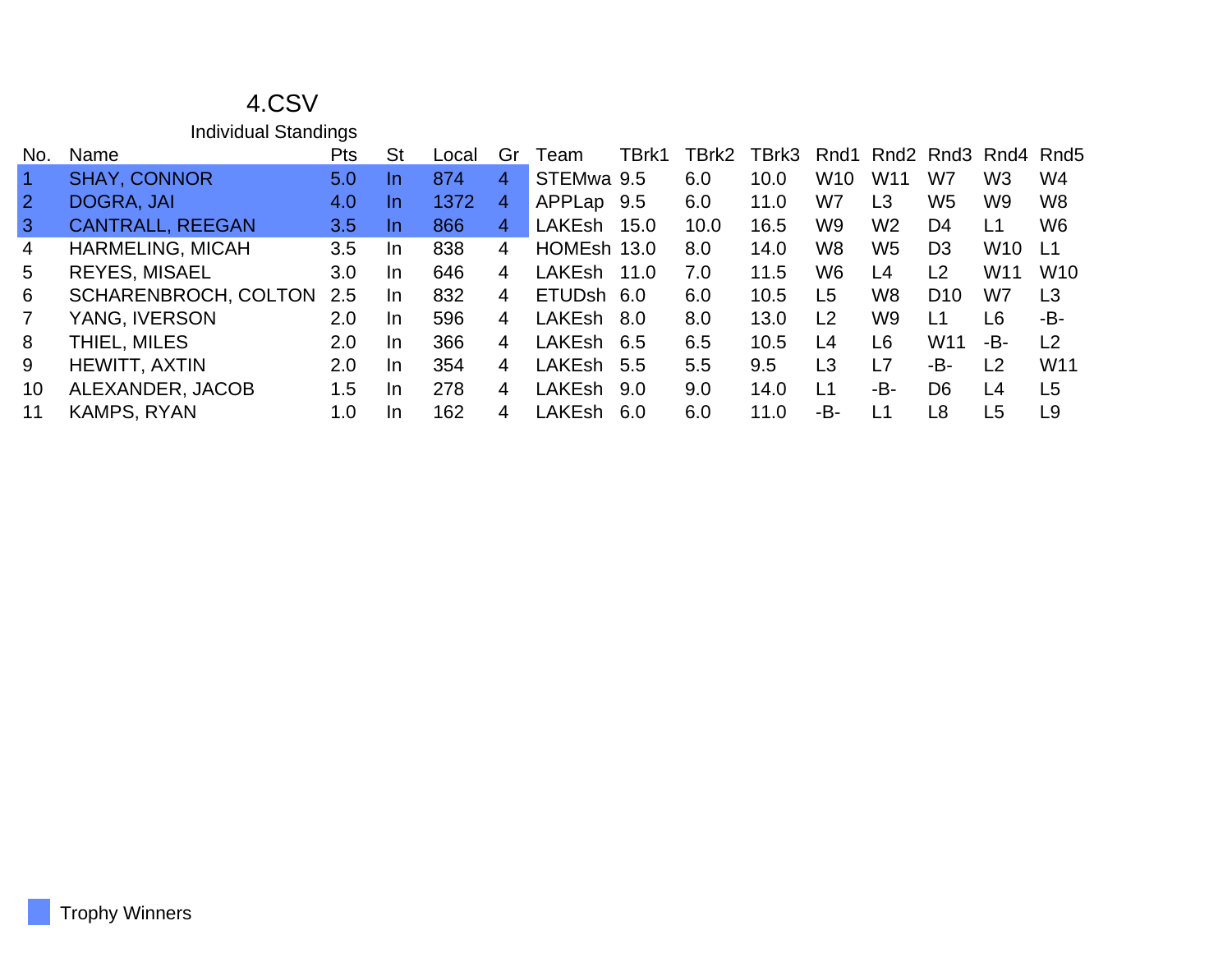|                | <b>Individual Standings</b> |            |           |       |    |               |       |       |       |                 |                 |                 |                                                                     |                |
|----------------|-----------------------------|------------|-----------|-------|----|---------------|-------|-------|-------|-----------------|-----------------|-----------------|---------------------------------------------------------------------|----------------|
| No.            | Name                        | <b>Pts</b> | <b>St</b> | _ocal | Gr | Team          | TBrk1 | TBrk2 | TBrk3 | Rnd1            |                 |                 | Rnd <sub>2</sub> Rnd <sub>3</sub> Rnd <sub>4</sub> Rnd <sub>5</sub> |                |
| $\mathbf{1}$   | <b>BARQUET, ANTAR</b>       | 4.0        | In.       | 724   | 5  | APPLap        | 13.0  | 9.0   | 13.0  | W <sub>2</sub>  | L <sub>6</sub>  | W <sub>12</sub> | W <sub>5</sub>                                                      | W <sub>3</sub> |
| <sup>2</sup>   | <b>HEITZMANN, ALEXIS</b>    | 4.0        | In.       | 674   | 5  | <b>LAKEsh</b> | 12.0  | 8.0   | 13.0  | L1              | W <sub>10</sub> | W <sub>9</sub>  | W <sub>3</sub>                                                      | W4             |
| 3              | <b>BURKE, LORELAI</b>       | 3.0        | In.       | 618   | 5  | GRANsh        | 14.0  | 10.0  | 15.0  | W <sub>10</sub> | W <sub>5</sub>  | W6              | L2                                                                  | L1             |
| 4              | TILLMAN, SAVANA             | 3.0        | In.       | 680   | 5  | <b>SILVER</b> | 13.0  | 9.0   | 15.0  | W7              | W9              | L <sub>5</sub>  | W <sub>6</sub>                                                      | L <sub>2</sub> |
| 5              | FIGUEROA, JOEY              | 3.0        | In.       | 772   | 5  | <b>LAKEsh</b> | 13.0  | 9.0   | 14.0  | W <sub>8</sub>  | L <sub>3</sub>  | W4              | L1                                                                  | W11            |
| 6              | <b>BATES, THEA</b>          | 3.0        | In.       | 668   | 5  | <b>LAKEsh</b> | 12.0  | 8.0   | 13.0  | W <sub>11</sub> | W1              | L3              | L <sub>4</sub>                                                      | W9             |
| $\overline{7}$ | LARSON, SAMUEL              | 3.0        | In.       | 503   | 5. | LAKEsh 9.0    |       | 6.0   | 10.0  | L4              | W8              | W <sub>11</sub> | L9                                                                  | <b>W10</b>     |
| 8              | LECLERC, WILLIAM            | 3.0        | In.       | 430   | 5  | ELHART 8.0    |       | 5.0   | 8.0   | L <sub>5</sub>  | L7              | W <sub>10</sub> | W11                                                                 | W12            |
| 9              | <b>JACKS, ISABELLE</b>      | 2.0        | In.       | 550   | 5  | GRANsh 9.0    |       | 9.0   | 13.0  | W <sub>12</sub> | L4              | L2              | W7                                                                  | L6             |
| 10             | <b>MENTCH, NATHANIEL</b>    | 1.0        | In.       | 231   | 5  | HOMEhe 9.0    |       | 9.0   | 13.0  | L3              | L <sub>2</sub>  | L8              | W <sub>12</sub>                                                     | L7             |
| 11             | <b>MENTCH, TREVOR</b>       | 1.0        | In.       | 244   | 5  | HOMEhe 9.0    |       | 9.0   | 12.0  | L <sub>6</sub>  | W <sub>12</sub> | L7              | L <sub>8</sub>                                                      | L5             |
| 12             | EISFELDT, ALEX              | 0.0        | In.       | 108   | 5  | <b>LAKEsh</b> | 7.0   | 6.0   | 11.0  | L9              | L11             | L1              | L10                                                                 | L8             |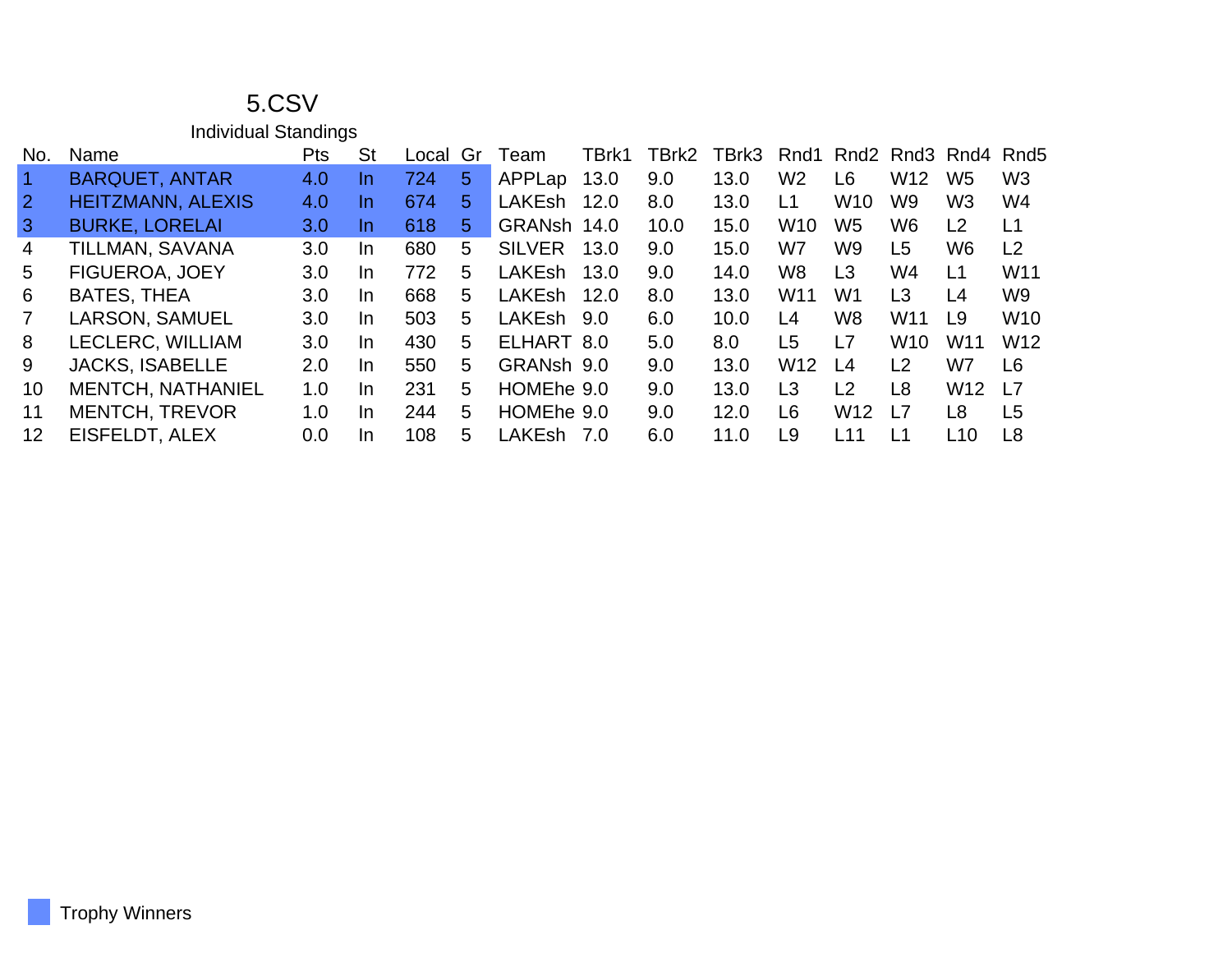|    | <b>Individual Standings</b> |      |           |            |    |             |     |                                            |                |                |                |     |     |
|----|-----------------------------|------|-----------|------------|----|-------------|-----|--------------------------------------------|----------------|----------------|----------------|-----|-----|
|    | No. Name                    | Pts. | St        | Local Gr   |    | Team        |     | TBrk1 TBrk2 TBrk3 Rnd1 Rnd2 Rnd3 Rnd4 Rnd5 |                |                |                |     |     |
|    | ANDERSON, ISAAC             | 4.0  | -In       | 981        | 6  | LAKEsh 9.0  | 5.5 | 9.0                                        | W5             | W <sub>2</sub> | L <sub>4</sub> | W3  | -B- |
|    | <b>BEINE, Peter</b>         | 4.0  | <u>In</u> | 935        | -6 | LAKEsh 9.0  | 5.5 | 9.0                                        | W4             | <u> 1</u>      | W <sub>3</sub> | -B- | W5  |
|    | <b>ENGLISH, JULIA</b>       | 3.0  |           | <b>200</b> | 6  | LAKEsh 10.0 | 6.5 | 10.0                                       | -В-            | W5             | $\overline{2}$ |     | W4  |
| 4  | SUTHAR, DEVEN               | 2.0. | -In       | 764.       | -6 | LAKEsh 7.5  | 7.5 | 11.0                                       | $\overline{2}$ | -B-            | W1             | I 5 |     |
| 5. | SANTIAGO, GIO               | 2.0. |           | 924        | -6 | LAKEsh 7.5  | 7.5 | 11.0                                       |                | I 3            | -B-            | W4  |     |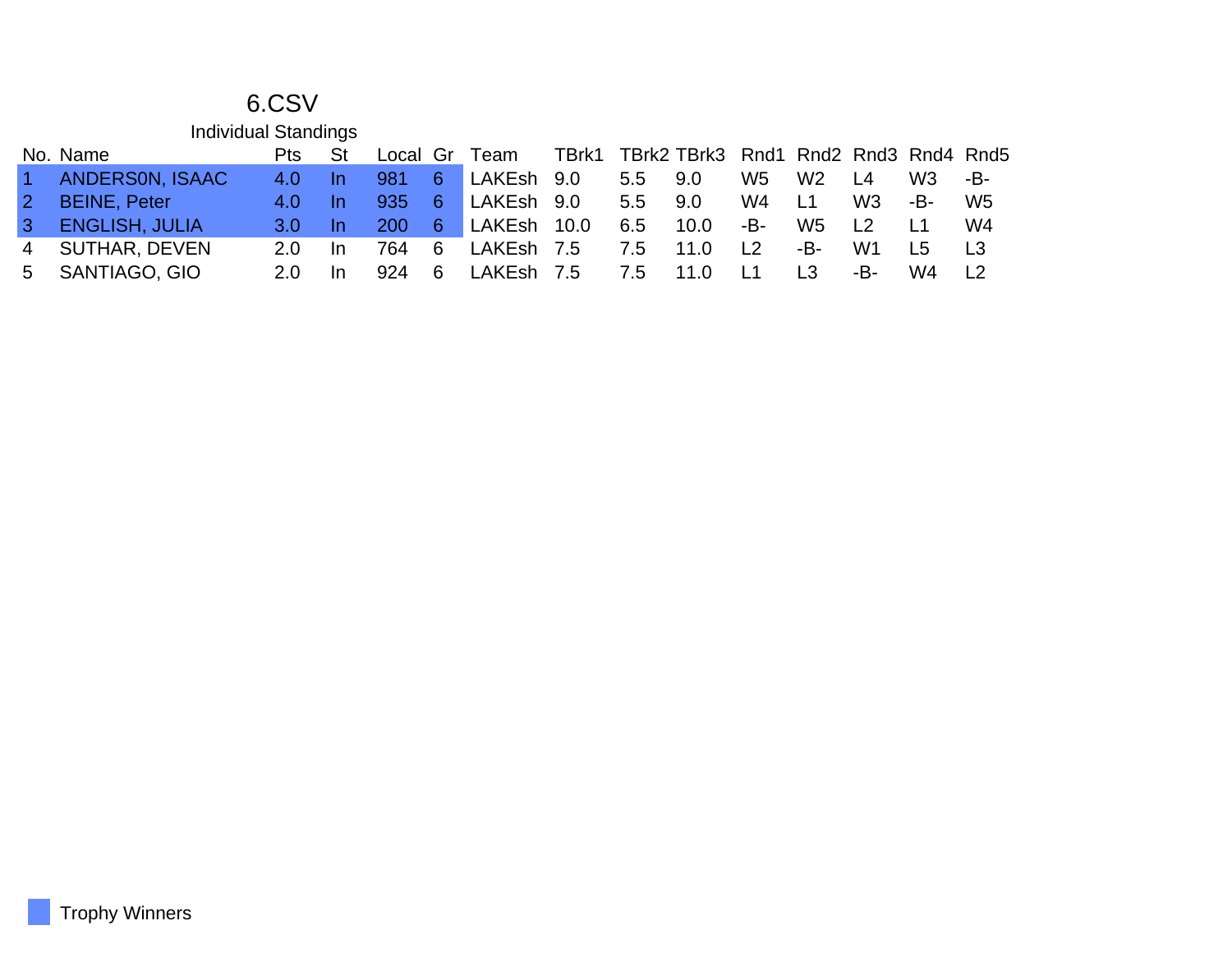Individual Standings

| No.            | Name                         | <b>Pts</b>       | <b>St</b> | Local | Gr | Team          | TBrk1 | TBrk2 | TBrk3 | Rnd1            |                 |                 | Rnd <sub>2</sub> Rnd <sub>3</sub> Rnd <sub>4</sub> Rnd <sub>5</sub> |                 |
|----------------|------------------------------|------------------|-----------|-------|----|---------------|-------|-------|-------|-----------------|-----------------|-----------------|---------------------------------------------------------------------|-----------------|
|                | <b>GOYMERAC, CHRISTOPHER</b> | 4.5              | In.       | 1066  | 7  | APPLap        | 11.5  | 8.5   | 12.5  | W <sub>10</sub> | W4              | W <sub>3</sub>  | W <sub>5</sub>                                                      | D <sub>8</sub>  |
| $\overline{2}$ | <b>SCHULIST, NOAH</b>        | 4.0              | In.       | 1091  |    | APPLap        | 12.0  | 9.0   | 14.0  | W9              | W5              | L4              | W <sub>6</sub>                                                      | W <sub>3</sub>  |
| 3              | <b>KOHN, AUSTIN</b>          | 3.0 <sub>2</sub> | In.       | 1009  |    | URBAsh 14.5   |       | 10.0  | 17.0  | W8              | W7              | L1              | W4                                                                  | L <sub>2</sub>  |
| $\overline{4}$ | <b>WILTERDINK, SUTTON</b>    | 3.0              | In.       | 1062  | 7  | RANDOM14.5    |       | 10.0  | 15.0  | W6              | L1              | W <sub>2</sub>  | L <sub>3</sub>                                                      | W <sub>11</sub> |
| 5              | <b>KRUEGER, CARTER</b>       | 3.0              | In.       | 831   | 7  | <b>LAKEsh</b> | 13.0  | 8.5   | 13.5  | W <sub>12</sub> | L <sub>2</sub>  | W <sub>8</sub>  | L1                                                                  | W <sub>9</sub>  |
| 6              | NEWPORT, MATILDA             | 3.0              | In.       | 713   | 7  | LAKEsh        | 12.0  | 8.0   | 12.5  | L4              | W9              | W7              | L <sub>2</sub>                                                      | W <sub>12</sub> |
| 7              | McMULLEN, PATRICK            | 3.0              | <b>In</b> | 785   | 7  | RANDOM7.5     |       | 4.5   | 8.0   | W <sub>11</sub> | L3              | L6              | W <sub>12</sub>                                                     | <b>W10</b>      |
| 8              | PIONTKOWSKI, KELSEY          | 2.5              | In.       | 637   | 7  | HORAsh 7.0    |       | 7.0   | 12.0  | L3              | W <sub>11</sub> | L5              | W10                                                                 | D1              |
| 9              | YAKICH, DAVIS                | 2.0              | <b>In</b> | 577   | 7  | URBAsh 7.5    |       | 7.0   | 11.5  | L <sub>2</sub>  | L6              | W <sub>10</sub> | W <sub>11</sub>                                                     | L <sub>5</sub>  |
| 10             | NOOKA, VRISHAB               | 1.0              | In.       | 441   | 7  | LAKEsh        | .8.O  | 7.5   | 12.5  | L1              | W <sub>12</sub> | L9              | L <sub>8</sub>                                                      | L7              |
| 11             | EISFELDT, MARK               | 0.5              | In.       | 398   | 7  | LAKEsh        | .8.O  | 7.5   | 11.0  | L7              | L8              | D12             | L9                                                                  | L4              |
| 12             | PIONTKOWSKI, VIOLET          | 0.5              | <b>In</b> | 354   |    | HORAsh 7.5    |       | 7.0   | 10.5  | L5              | L10             | D11             | l 7                                                                 | L6              |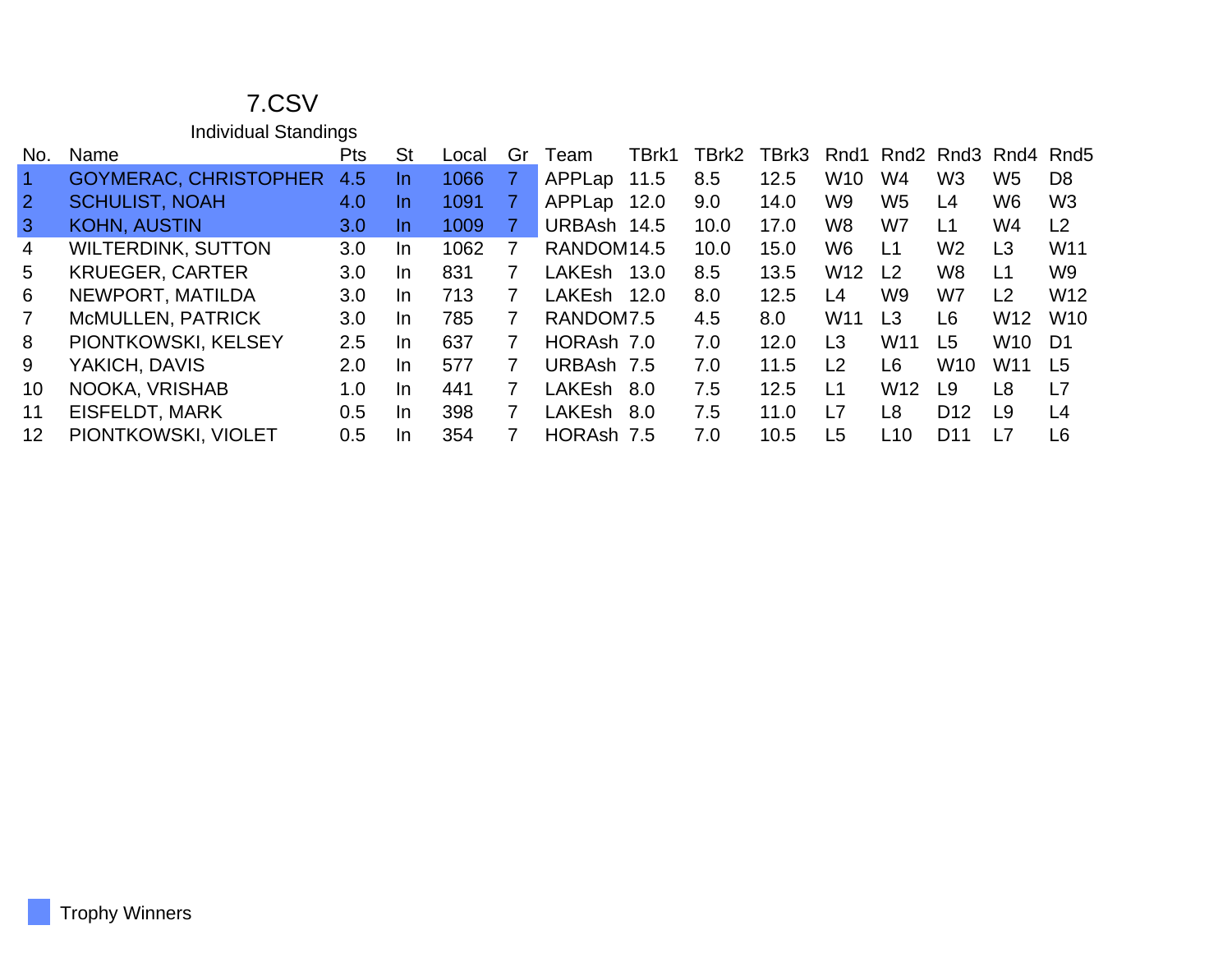#### 8 - 12.CSV

|                 | <b>Individual Standings</b> |                  |           |       |              |             |                                            |      |                  |                |                 |                  |                |
|-----------------|-----------------------------|------------------|-----------|-------|--------------|-------------|--------------------------------------------|------|------------------|----------------|-----------------|------------------|----------------|
|                 | No. Name                    | <b>Pts</b>       | St        | Local | Gr           | Team        | TBrk1 TBrk2 TBrk3 Rnd1 Rnd2 Rnd3 Rnd4 Rnd5 |      |                  |                |                 |                  |                |
| $\vert$ 1       | <b>HARWOOD, WILLIAM</b>     | 3.5              | In.       | 1451  | 8            | MEQUON13.5  | 10.0                                       | 15.0 | W4               | L <sub>2</sub> | W <sub>5</sub>  | W3               | D <sub>2</sub> |
| $\mathcal{P}$   | <b>WILTERDINK, TALON</b>    | 3.5 <sub>1</sub> | In.       | 1268  | -9.          | RANDOM12.0  | 8.5                                        | 12.0 | W6               | W <sub>1</sub> | $\overline{1}$  | W5               | - D1           |
| $\vert 3 \vert$ | <b>FIGUEROA, FORREST</b>    | 3.5 <sub>1</sub> | -In       | 1035  | $\mathbf{8}$ | LAKEsh 11.5 | 8.0                                        | 11.5 | D5.              | W4             | W2              | $\overline{1}$ 1 | W6             |
| 4               | KANADE, DHANVI              | 3.0 <sub>2</sub> | -In       | 867   | 9            | KOHLER 8.5  | 5.0                                        | 8.5  | $\overline{1}$ 1 | L <sub>3</sub> | W <sub>6</sub>  | W6.              | - W5           |
| 5.              | LECLERC, JONATHAN           | 1.5              | <b>In</b> | 807   | 8            | ELHART 10.0 | 10.0                                       | 13.5 | D <sub>3</sub>   | W6             | $\overline{11}$ | $\overline{2}$   | $\mathsf{L}4$  |
| 6.              | ROHDE, GRACE                | $0.0^{\circ}$    | In        | 508   | 9            | URBAsh 11.0 | 9.5                                        | 14.5 | l 2              | I 5            | $\overline{14}$ | $\overline{14}$  |                |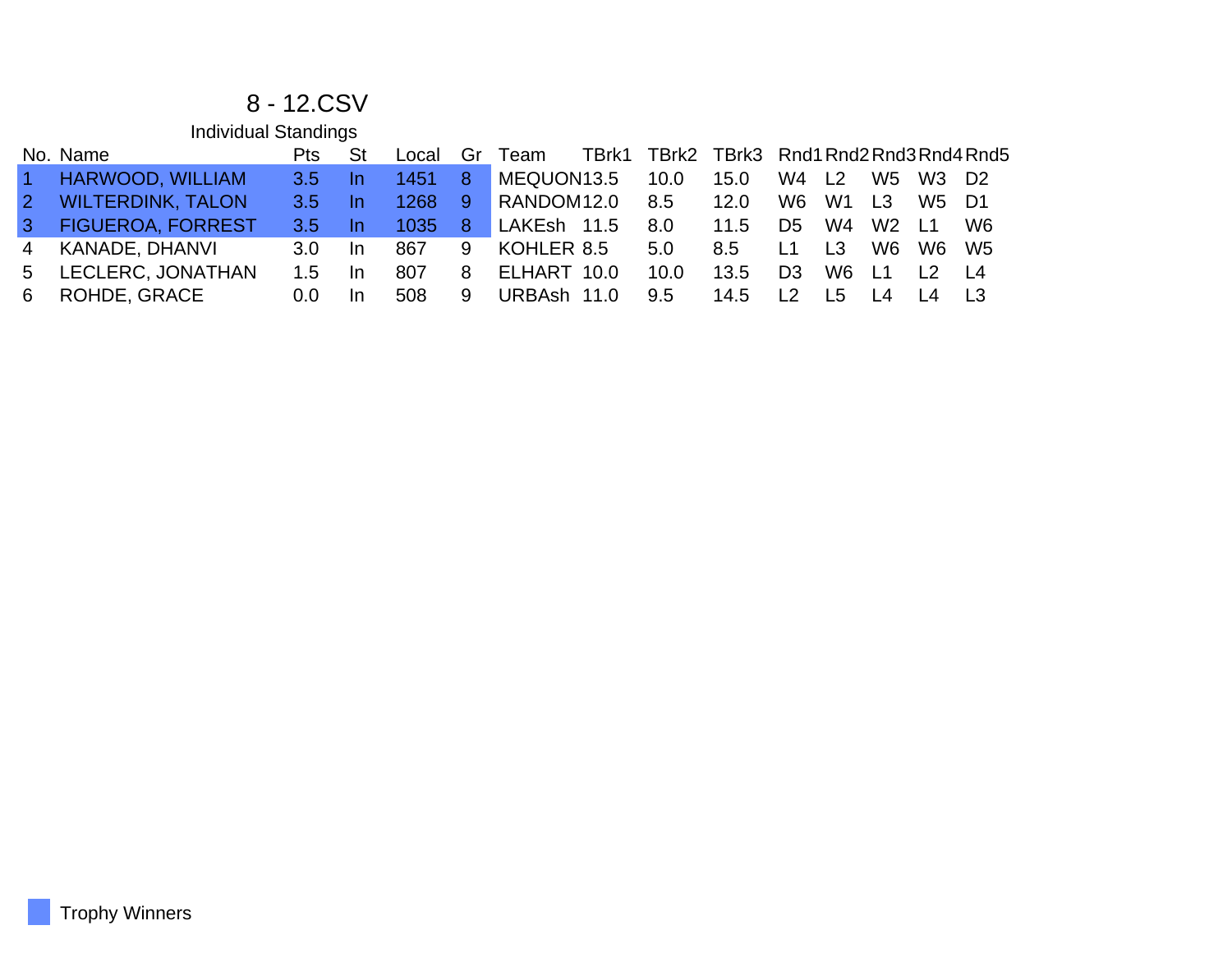| Plc | Name (Players: Top 3 used)                                                                                  | Score | Med  | Solk | SBx2 | Cum  |
|-----|-------------------------------------------------------------------------------------------------------------|-------|------|------|------|------|
|     | LAKE Country Academy, Sheboygan (6)                                                                         | 7.0   | 24.0 | 40.5 | 17.0 | 21.0 |
|     | EDWARDS, AMIRA (3.0,463)<br>REYES, CARMEN (2.0,542)<br>RIVERA, ENZO (2.0,333)<br>VANDERPOY, ALEKS (2.0,301) |       |      |      |      |      |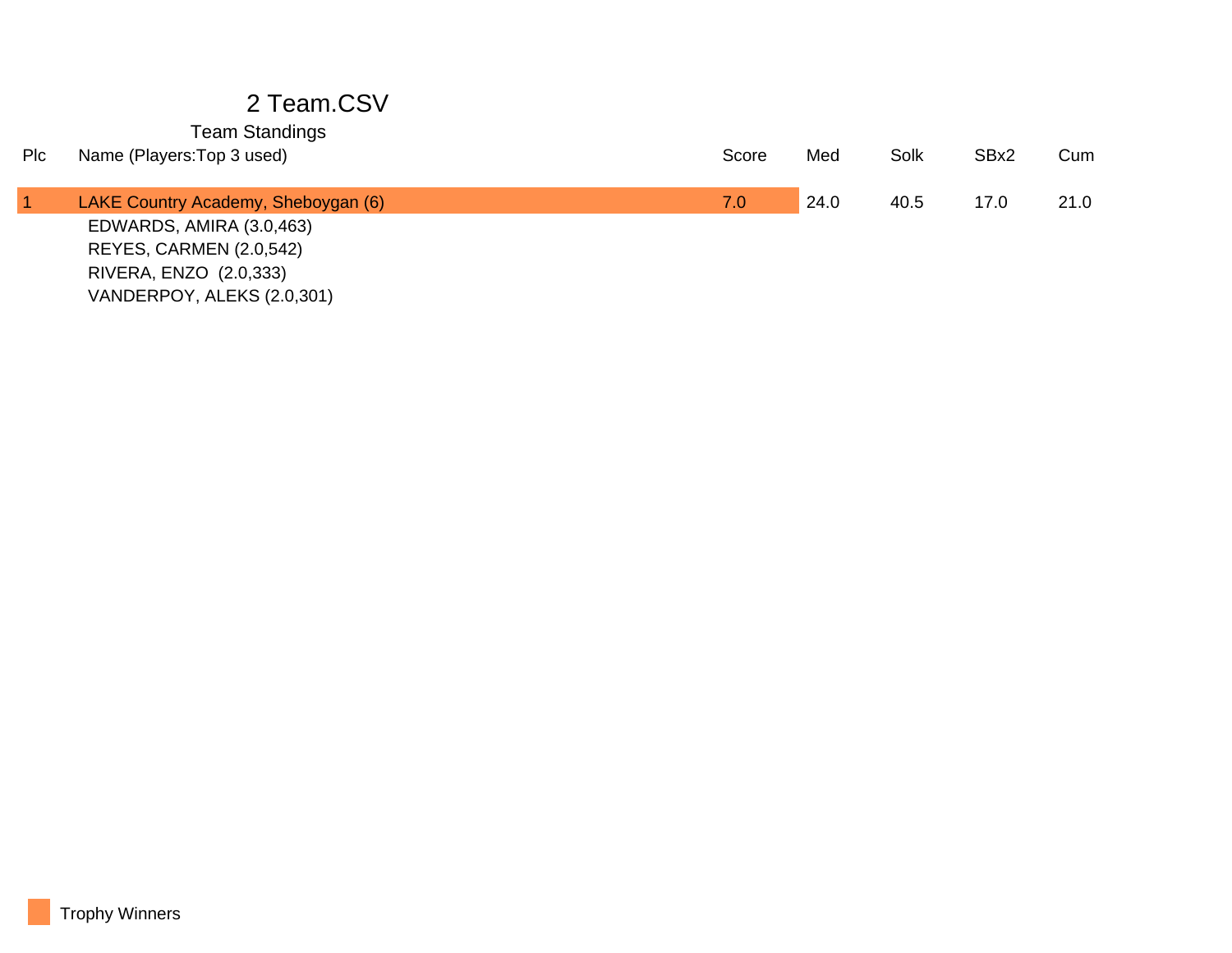| Name (Players: Top 3 used)          | Score | Med  | Solk | SBx2 | Cum  |
|-------------------------------------|-------|------|------|------|------|
| LAKE Country Academy, Sheboygan (5) | 8.5   | 16.0 | 27.5 | 19.0 | 24.0 |
| MCKEEFRY, LUCAS (3.5,640)           |       |      |      |      |      |
| <b>WESENER, RILEY (3.0,493)</b>     |       |      |      |      |      |
| <b>FIGUEROA, NINA (2.0,551)</b>     |       |      |      |      |      |
| GRUENKE, LOGAN (2.0,281)            |       |      |      |      |      |
| Grant Elementary, Sheboygan (3)     | 8.0   | 21.0 | 36.0 | 33.0 | 24.0 |
| APARICO, LEONA (5.0,765)            |       |      |      |      |      |
| <b>JACKS, HAYDEN (3.0,662)</b>      |       |      |      |      |      |
| <b>BURKE, PENNY (0.0,247)</b>       |       |      |      |      |      |
| Etude Elementary, Sheboygan (2)     | 7.0   | 14.5 | 24.5 | 23.0 | 19.0 |
| RIVERA, GIOVANNI (4.0,790)          |       |      |      |      |      |
| BENTLEY, DANIE (3.0,485)            |       |      |      |      |      |
|                                     |       |      |      |      |      |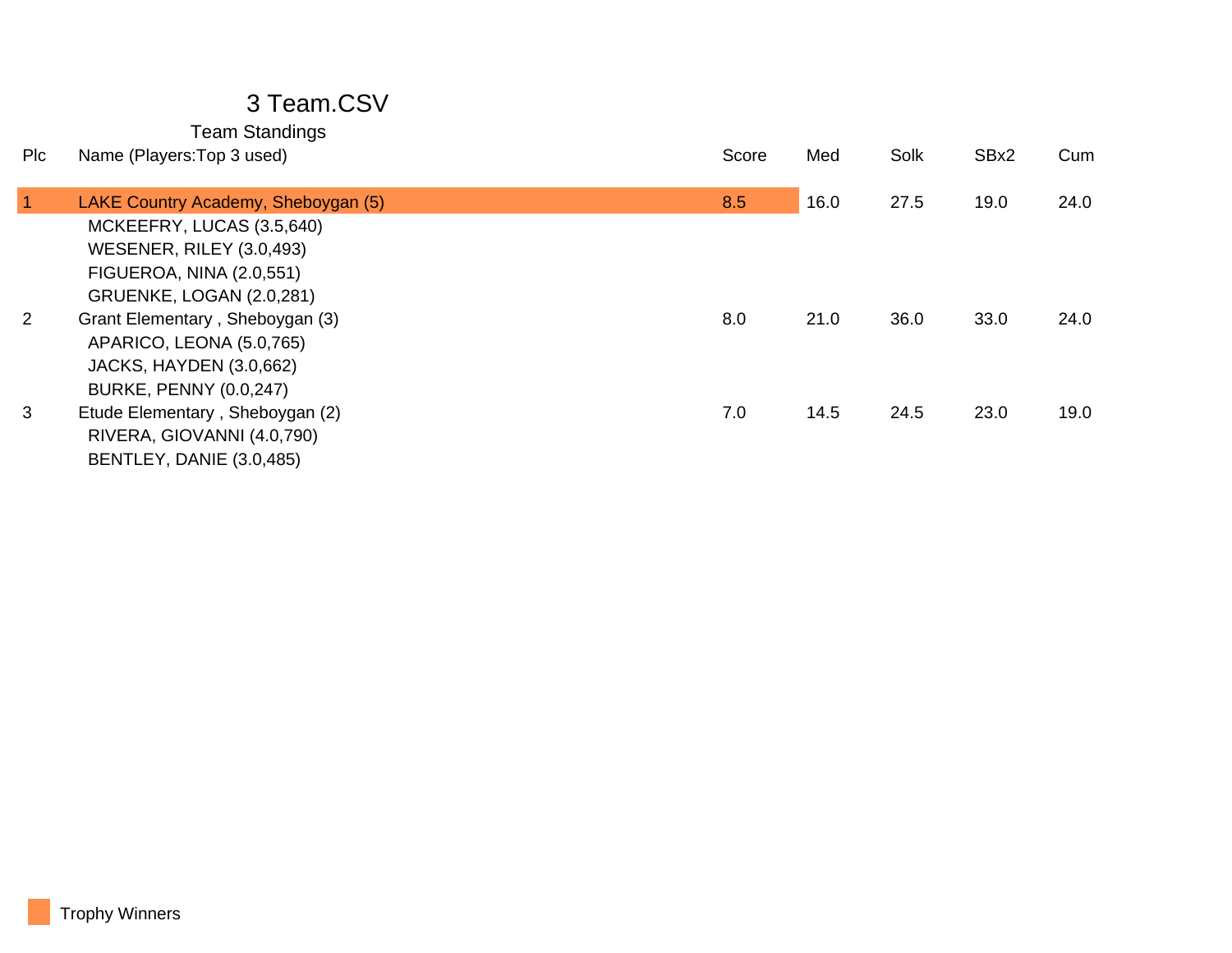#### 4 team.CSV

#### Team Standings

| Plc | Name (Players: Top 3 used)          | Score | Med  | Solk | SBx2 | Cum  |
|-----|-------------------------------------|-------|------|------|------|------|
|     |                                     |       |      |      |      |      |
|     | LAKE Country Academy, Sheboygan (7) | 8.5   | 25.0 | 41.0 | 30.5 | 23.5 |
|     | CANTRALL, REEGAN (3.5,866)          |       |      |      |      |      |
|     | <b>REYES, MISAEL (3.0,646)</b>      |       |      |      |      |      |
|     | YANG, IVERSON (2.0,596)             |       |      |      |      |      |

THIEL, MILES (2.0,366)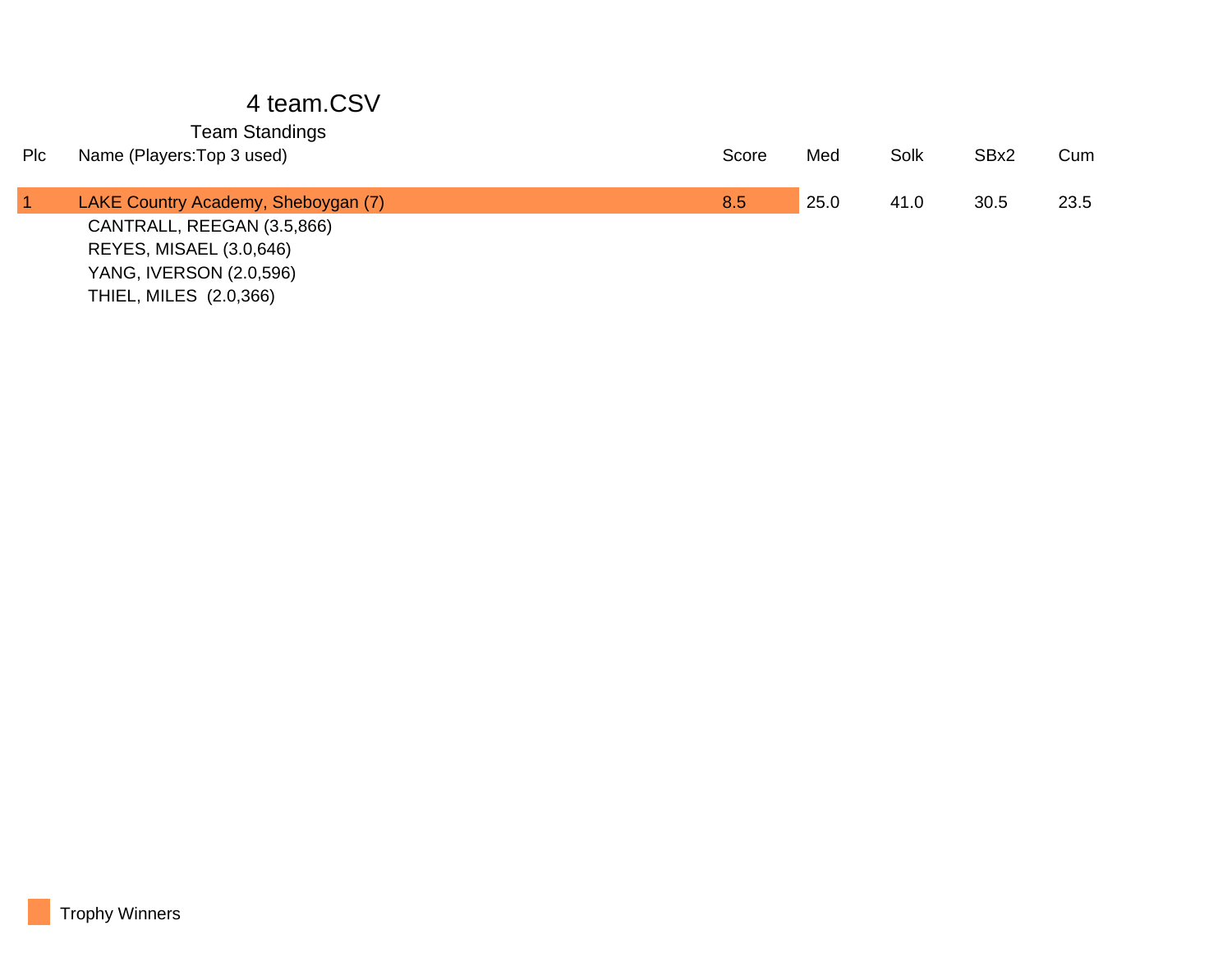| <b>PIC</b>   | Name (Players: Top 3 used)          | Score | Med  | Solk | SBx2 | Cum  |
|--------------|-------------------------------------|-------|------|------|------|------|
|              |                                     |       |      |      |      |      |
| $\mathbf{1}$ | LAKE Country Academy, Sheboygan (5) | 10.0  | 25.0 | 40.0 | 46.0 | 29.0 |
|              | HEITZMANN, ALEXIS (4.0,674)         |       |      |      |      |      |
|              | <b>FIGUEROA, JOEY (3.0,772)</b>     |       |      |      |      |      |
|              | BATES, THEA (3.0,668)               |       |      |      |      |      |
|              | LARSON, SAMUEL (3.0,503)            |       |      |      |      |      |
| 2            | Grant Elementary, Sheboygan (2)     | 5.0   | 19.0 | 28.0 | 20.0 | 19.0 |
|              | BURKE, LORELAI (3.0,618)            |       |      |      |      |      |
|              | JACKS, ISABELLE (2.0,550)           |       |      |      |      |      |
| 3            | Heritage Homeschool, Sheboyga (2)   | 2.0   | 18.0 | 25.0 | 0.0  | 6.0  |
|              | MENTCH, NATHANIEL (1.0,231)         |       |      |      |      |      |
|              | MENTCH, TREVOR (1.0,244)            |       |      |      |      |      |
|              |                                     |       |      |      |      |      |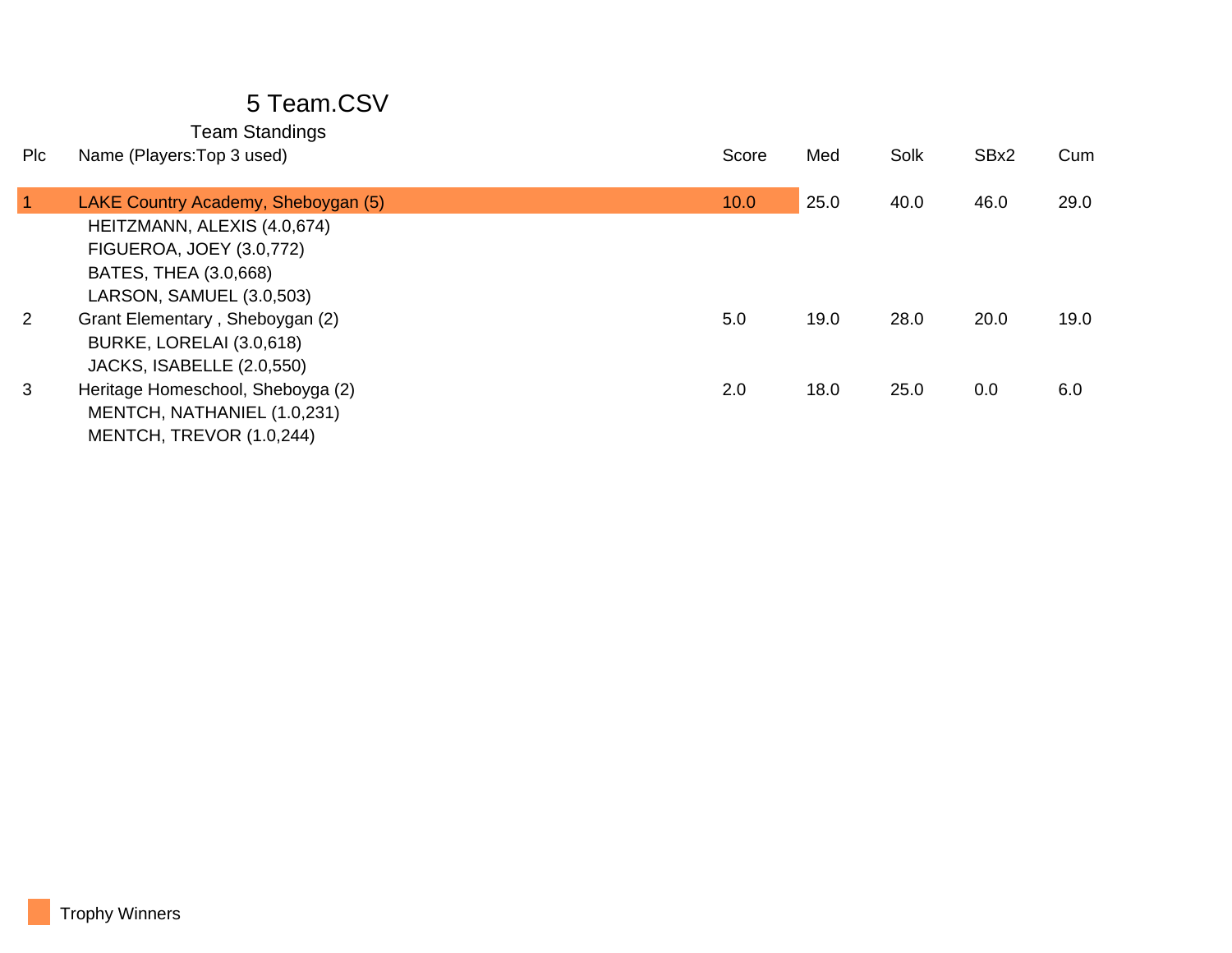| Plc | Name (Players: Top 3 used)          | Score | Med  | Solk | SBx2 | Cum  |
|-----|-------------------------------------|-------|------|------|------|------|
|     |                                     |       |      |      |      |      |
|     | LAKE Country Academy, Sheboygan (5) | 11.0  | 17.5 | 28.0 | 32.0 | 30.0 |
|     | ANDERSON, ISAAC (4.0,981)           |       |      |      |      |      |
|     | BEINE, Peter (4.0,935)              |       |      |      |      |      |
|     | <b>ENGLISH, JULIA (3.0,200)</b>     |       |      |      |      |      |